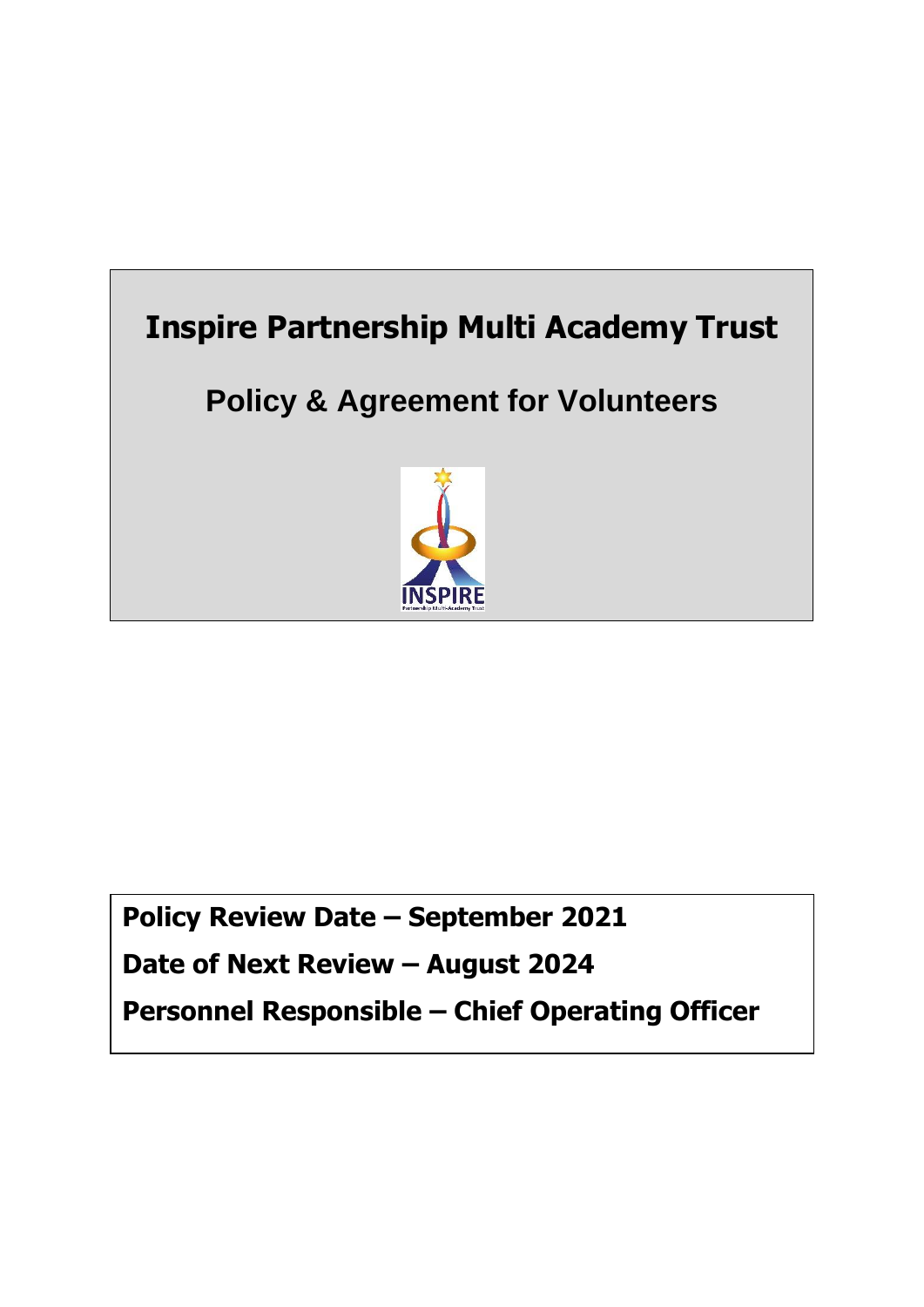### **1. Introduction**

As a Trust, it is our aim to involve parents in their children's education and to develop and maintain links with the local community. In order to enrich the lives of the children in our Schools, and to enable us to deliver the curriculum more effectively, we actively encourage the involvement of parents and volunteers from the community in the work of the Schools, both during School hours and in extra-curricular activities.

#### **2. Status of volunteers**

A volunteer will not be an employee of the Trust/Academy/School. They will not be engaged on a contract of employment nor on any type of contract for services. The engagement will be binding in honour only, there being no legal agreement between the organisation and the volunteer.

Volunteers are unpaid. The Trust/Academy/School is under no obligation to offer or to continue to offer any volunteering opportunity to any person, irrespective of their carrying out volunteering work currently or in the past. Similarly, the volunteer is under no obligation to accept any opportunity offered, and may withdraw from the agreement at any time.

Before accepting the role of volunteer, the individual concerned will agree with the Trust/Academy/School that they can fulfil the volunteer role expectations. The Trust/Academy/School may withdraw the offer at any time, including after the volunteer has started their engagement. The volunteer may also withdraw from the agreement at any time. Both parties are encouraged to give the other as much notice as possible, should the agreement be brought to an end.

#### **3. Recruitment & Selection**

The volunteer applicant must complete a simple application form which gives permission to obtain a character reference and a Disclosure and Barring Scheme (DBS) application form  $\blacksquare$ 

(criminal records check), obtainable from the School Business Officer.

The experience, qualities, skills and needs of any volunteer will be taken into account when deciding about the recruitment of a volunteer in the Trust/Academy/School. Please note, there is no guarantee that a volunteer will be found an immediate placement or any placement at all elsewhere.

The placement should be mutually beneficial to the Trust/Academy/School and volunteer.

An interview will take place with a view to agreeing a placement in order that the Trust/Academy/School and volunteer will have the opportunity to find out about each other and to agree a role, timetable, support, dress code etc. The Trust/Academy/School will outline relevant policies at the interview.

Any placement of a volunteer shall be of a fixed term of 1term/2terms/1 year and shall at the expiry of the period terminate unless expressly renewed in writing. Any placement may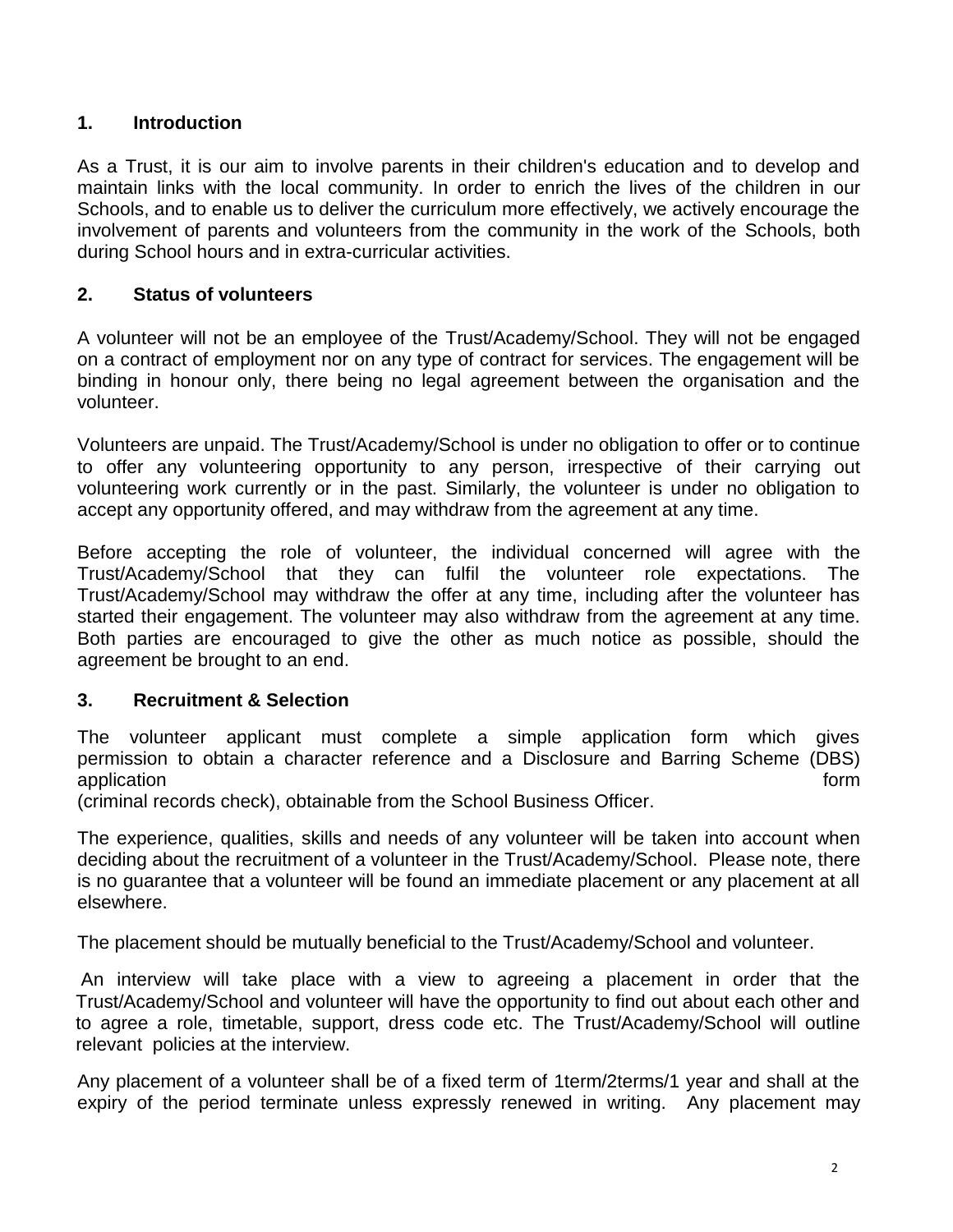however be terminated by the Trust/Academy/School at any time without notice if the Headteacher deems this to be in the best interest of the School, pupils or staff. Such termination need not involve any fault, shortcoming or wrongdoing attributable to the volunteer.

# **4. Management of Volunteers**

The School will ensure that volunteers are given suitable induction training at the beginning of their placement

The volunteer will be given a named contact person who will review the work undertaken by the volunteer and will assist the volunteer generally and particularly in the event of any problems occurring.

Regular supervision of the volunteer will be provided as appropriate to the task undertaken and the needs of the volunteer.

The Volunteer's role, including status with pupils, will be made clear.

Volunteers will be given opportunities to contribute their ideas and opinions about the work that they are engaged in.

Volunteers will be given guidelines/training regarding Child Protection issues/procedures, especially pupils disclosing possible abuse.

# **5. Support to Volunteers**

As a Trust, we value the work of volunteers and in order to demonstrate this we aim to:

- Show appreciation for the volunteer's work
- Ensure volunteers have appropriate and up-to-date information they need to do their work.
- Ensure that they are introduced to staff and other volunteers and have access to a support network.
- Ensure that they are issued with a staff file/guidelines

# **6. Confidentiality**

Volunteers will be told that information relating to pupils, parents and staff is confidential and volunteers will maintain confidentiality at all times.

Information about volunteers is also a matter of confidentiality and application forms and personal details must be kept securely by the School Business Officer and not divulged to others except on a need-to-know basis.

# **7. Health & Safety Policies**

The School's policies including the Health and Safety Policy and Equality Policy will be explained to volunteers at the outset.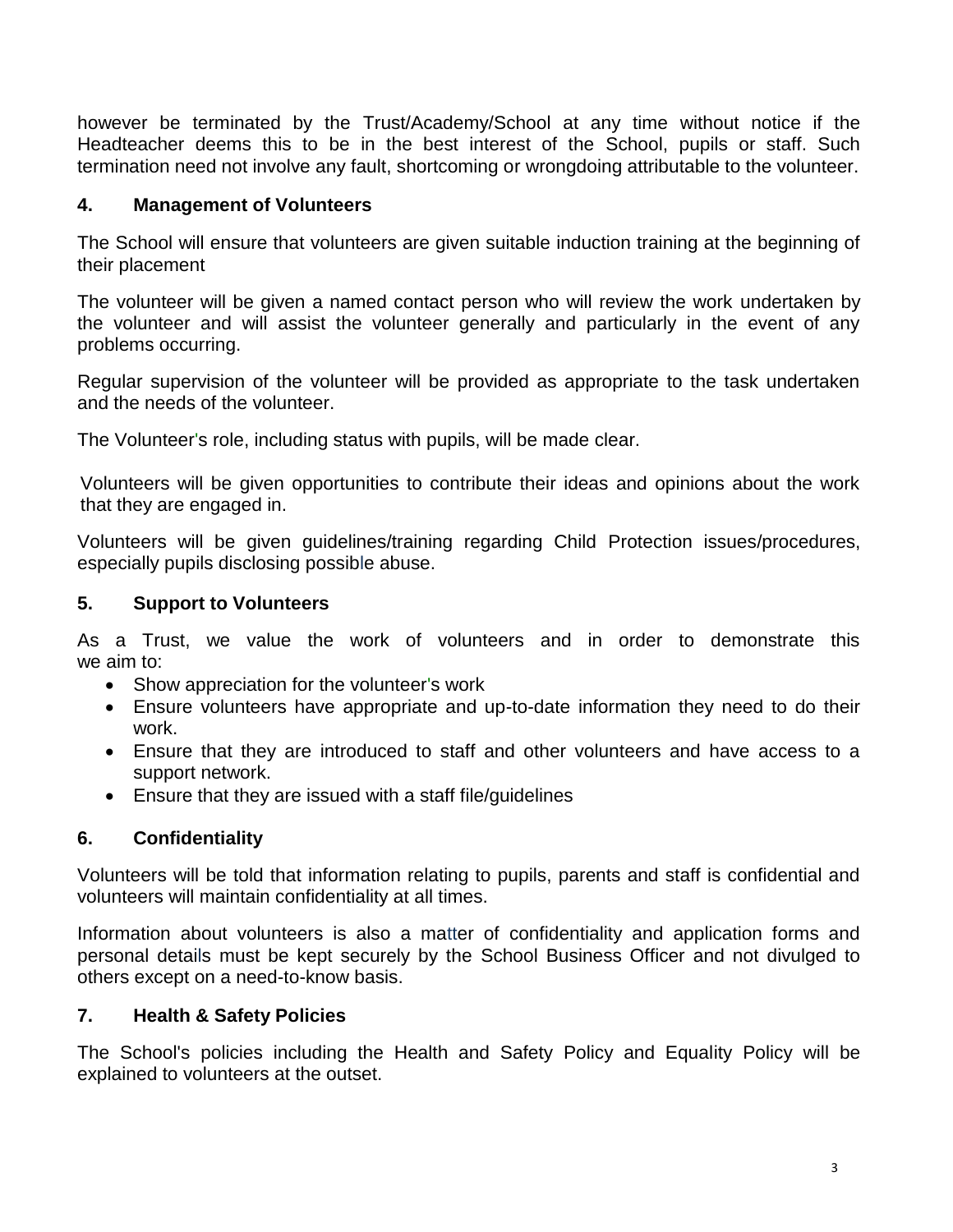### **8. Insurance**

All volunteers should be made aware of the cover provided.

#### **9. Expenses**

Out-of-pocket expenses will be paid to volunteers and the procedure for claiming these will be explained at the outset, if applicable.

#### **10. The Volunteer**

The Volunteer agrees to carry out all reasonable tasks assigned to him/her to the best of their ability and to generally promote the interests of the Trust/Academy/School and to abide by the terms and conditions set out in this policy and agreement.

As a Trust, we are committed to the rights of the child, the child's safety and emotional well being and the protection of the child from all forms of abuse. In view of this, the Trust reserves the right to refuse voluntary help and to terminate or vary a placement at any time without prior notice.

| Signed     |  |
|------------|--|
| Dated      |  |
| Print name |  |
| Signed     |  |
| Dated      |  |
| Print name |  |

At Inspire Partnership Multi Academy Trust we are committed to providing a caring, friendly and safe environment for all of our pupils so they can learn in a relaxed and secure atmosphere. We believe every pupil should be able to participate in all School activities in an enjoyable and safe environment and be protected from harm. This is the responsibility of every adult employed by or invited to deliver services at the Academy/School. We recognise our responsibility to safeguard and promote the welfare of all our pupils by protecting them from physical, sexual or emotional abuse, neglect and bullying.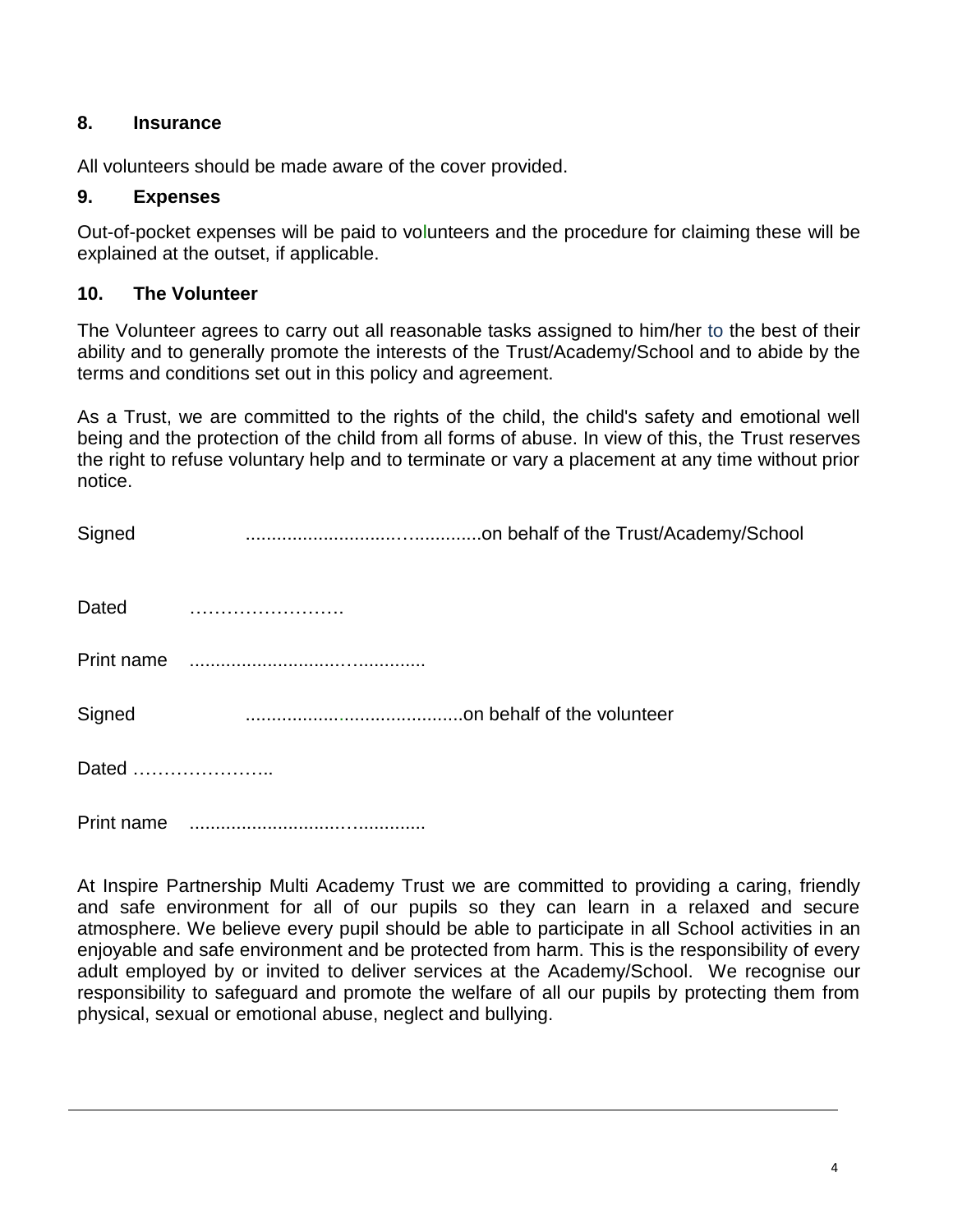# **Volunteer Application Form CONFIDENTIAL**



**Inspire Partnership Multi Academy Trust is committed to safeguarding and promoting the welfare of children, young people and vulnerable adults and expects all employees and volunteers to share this commitment**

School name:  $\vert$  | Contact name: Telephone: Fax: Email: **1. Personal details**

| Surname:          | Forename(s):                           |
|-------------------|----------------------------------------|
|                   |                                        |
| Previous name(s): | Home/term time address (if different): |
|                   |                                        |
| Present address:  |                                        |
|                   |                                        |
|                   |                                        |
| Postcode:         | Postcode:                              |
|                   |                                        |
| Telephone (home): | Telephone (work):                      |
|                   |                                        |
| Mobile:           | Email:                                 |
|                   |                                        |
|                   |                                        |

#### **2. Employment / Volunteering history**

| Please list below your full employment history starting with the most recent (this should include<br>voluntary/unpaid work) and provide an explanation for any gaps |          |            |                                  |                      |            |  |
|---------------------------------------------------------------------------------------------------------------------------------------------------------------------|----------|------------|----------------------------------|----------------------|------------|--|
|                                                                                                                                                                     |          |            |                                  |                      |            |  |
| From                                                                                                                                                                | To       | Full/      | Name, address and contact number | <b>Position held</b> | Reason for |  |
| dd/mm/yy                                                                                                                                                            | dd/mm/yy | part time/ | of employer                      | and salary           | leaving    |  |
|                                                                                                                                                                     |          | voluntary  |                                  |                      | employment |  |
|                                                                                                                                                                     |          |            |                                  |                      |            |  |
|                                                                                                                                                                     |          |            |                                  |                      |            |  |
|                                                                                                                                                                     |          |            |                                  |                      |            |  |
|                                                                                                                                                                     |          |            |                                  |                      |            |  |
|                                                                                                                                                                     |          |            |                                  |                      |            |  |
|                                                                                                                                                                     |          |            |                                  |                      |            |  |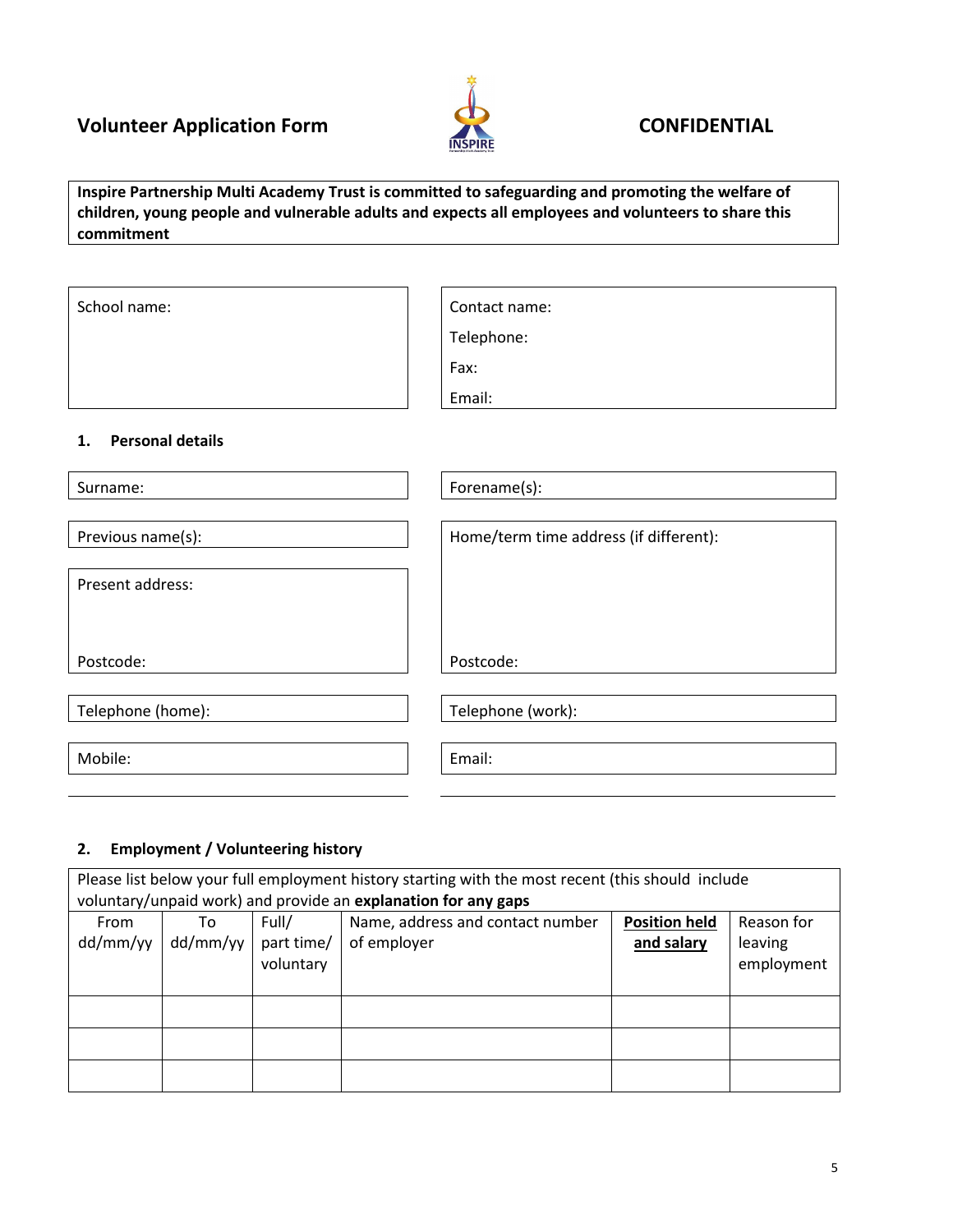#### **3. Education, training or courses**

Please give details of any education, training or courses you have successfully completed that may be relevant to the role for which you are applying.

| <b>Education, training and courses</b> |              |                        |                                |       |       |                 |  |  |
|----------------------------------------|--------------|------------------------|--------------------------------|-------|-------|-----------------|--|--|
|                                        |              |                        |                                |       |       |                 |  |  |
| From                                   | To           |                        | <b>Examinations passed</b>     |       |       |                 |  |  |
| dd/mm/yy                               | dd/mm/y<br>у | Name of school/college | Subject (inc.awarding<br>body) | Level | Grade | Date<br>awarded |  |  |
|                                        |              |                        |                                |       |       |                 |  |  |
|                                        |              |                        |                                |       |       |                 |  |  |
|                                        |              |                        |                                |       |       |                 |  |  |
|                                        |              |                        |                                |       |       |                 |  |  |
|                                        |              |                        |                                |       |       |                 |  |  |
|                                        |              |                        |                                |       |       |                 |  |  |

#### **4 Rehabilitation of Offenders Act 1974 (exemptions order 1987)**

Rehabilitation of Offenders Act 1974 (as amended)

The volunteer role you are applying for is exempt from the Rehabilitation of Offenders Act 1974 and therefore you are required to declare any convictions, cautions, reprimands and final warnings that are not 'protected' (ie filtered out) as defined by the Rehabilitation of Offenders Act 1974 (Exceptions) order 1975 (as amended in 2013) . The amendments to the Exceptions Order provide that certain' spent' convictions and cautions are 'protected' and are not subject to disclosure to employers and cannot be taken into account. Guidance and criteria on the filtering of these cautions and convictions can be found using the following link.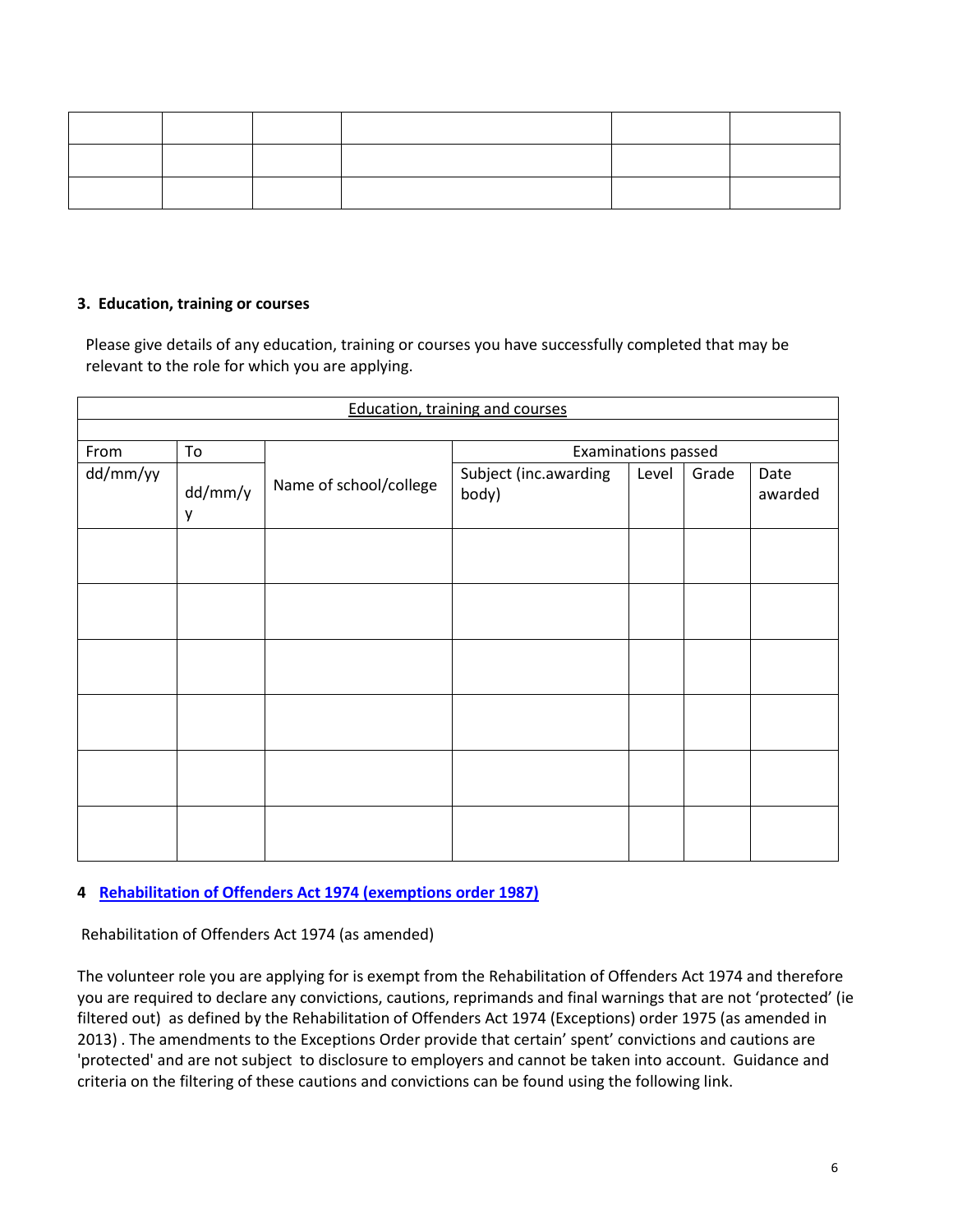#### <https://www.gov.uk/government/publications/dbs-filtering-guidance>

Please ensure that you answer the following questions honestly as false statements or withholding relevant information will result in one of the following actions being taken:

- your application will be taken no further
- an offer of employment will be withdrawn
- disciplinary action leading to dismissal will be taken (if employment has commenced)

Do you have anything to declare in relation to the above? Yes  $\Box$  No  $\Box$ 

| Have you ever been disqualified from working with children   |         |     |
|--------------------------------------------------------------|---------|-----|
| and /or included on the DfES List 99 or subject to sanctions | Yes $ $ | No. |
| imposed by a regulatory body eg previously under the GTC     |         |     |
| now The Teaching Agency, DfES?                               |         |     |

If you answered 'Yes' to either of the above questions, please provide details below:

#### **5. Supporting statement**

a) Why are you applying for voluntary work at the school?

Please include any skills or experience that you bring to the role, what is your motivation for wanting to work with children or young people and explain what you want to achieve from volunteering.

If the school provide a selection criteria for the role you are volunteering for please ensure you address all the points listed.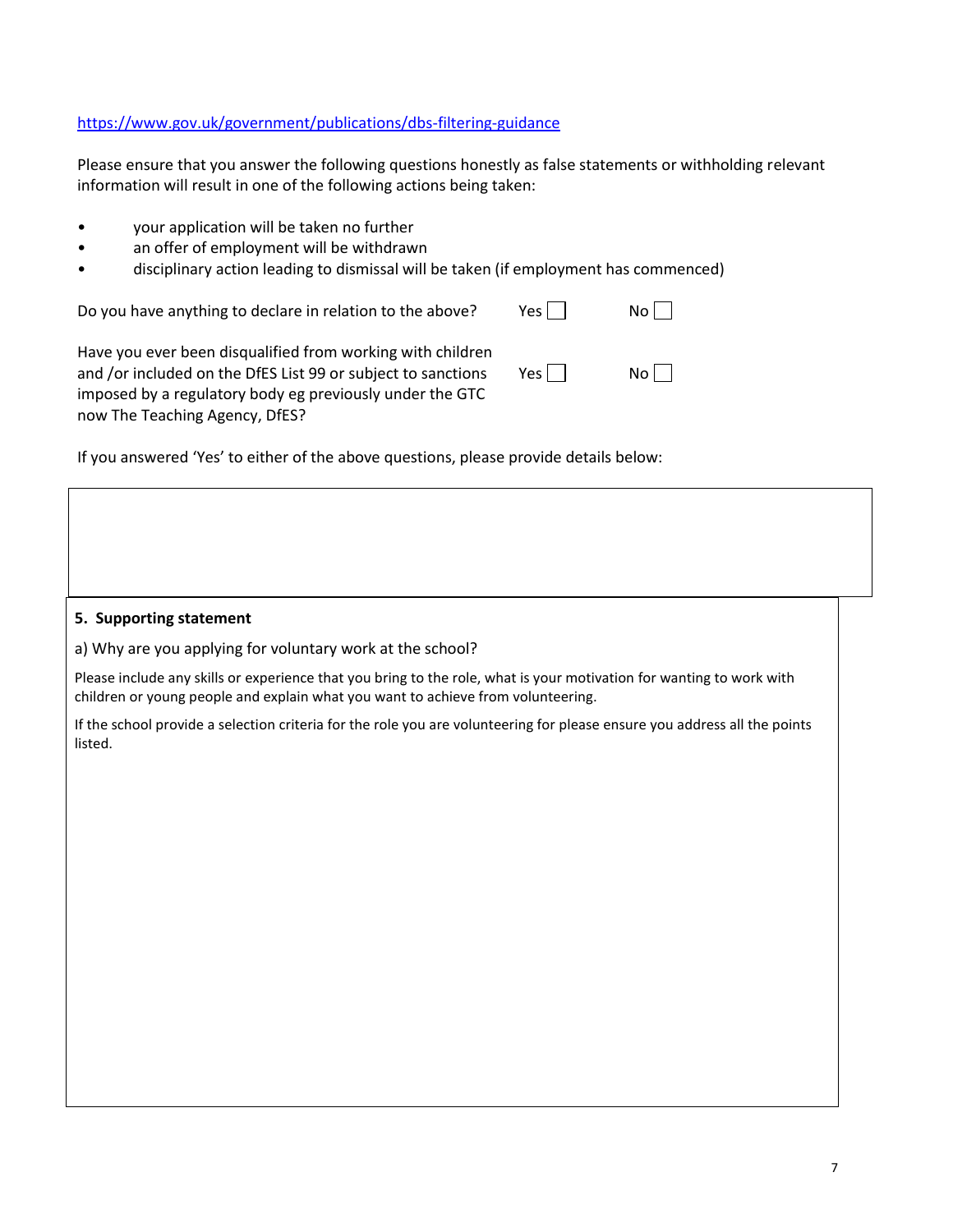#### **6. References**

Please give details of two referees the first of which must be your current or most recent employer or organisation you volunteered for. References from friends, School or colleges will only be accepted for candidates applying straight from full time education or when candidates provide an acceptable reason why a previous employer cannot be contacted.

If the role you are volunteering for involves working directly with children we would welcome a reference from the most recent employer with whom you were employed to work with children. (this may include voluntary/unpaid work). **Please let your referees know that we will contact them.** 

| 1<br>⊥. | Name:      | 2. | Name:      |
|---------|------------|----|------------|
|         | Job title: |    | Job title: |
|         | Address:   |    | Address:   |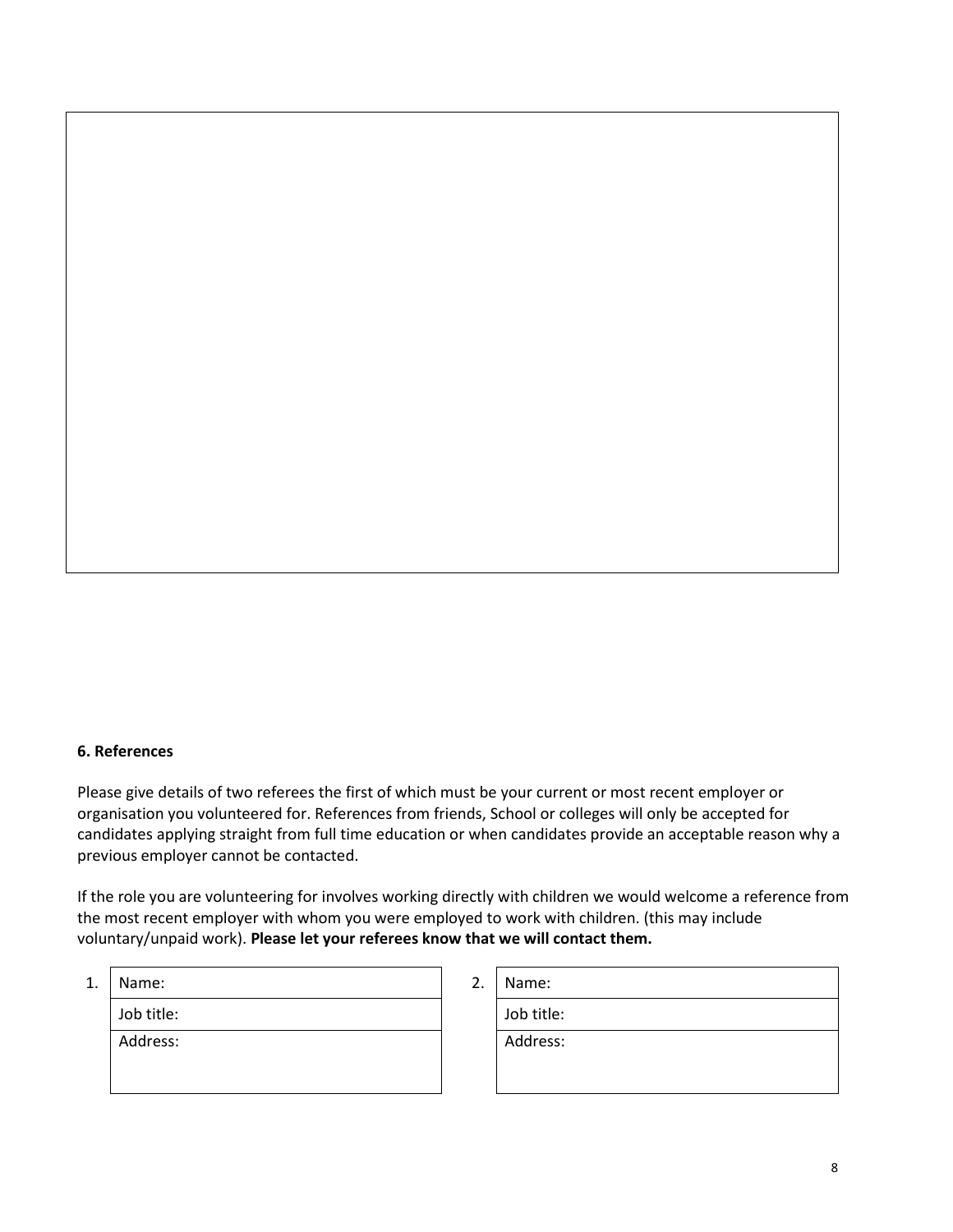| Postcode: | Postcode: |
|-----------|-----------|
| Email:    | Email:    |
| Tel no:   | Tel no:   |

| Postcode: |
|-----------|
| Email:    |
| Tel no:   |
|           |

Any issues raised in the references may be raised at a later point.

#### **Safeguarding Children**

Inspire Partnership MAT is committed to safeguarding and promoting the welfare of children. Assessment and testing of applicants' suitability to work in a school environment is an integral part of the selection process. Any discrepancies or anomalies in information provided will be taken up at interview. Current or previous employers will be contacted as part of the verification process.

Under the terms of the Data Protection Act 1998 the information you give us will only be used for the purpose of personnel management. We may contact other relevant organisations to check factual information you have given on this application form. The information will be stored manually and electronically and disposed of after 12 months if your application is unsuccessful.

I declare that the information given on this form is correct to the best of my knowledge and belief, and I understand that any false statements on this form could result in my application for a volunteer role being rejected or terminated. I agree that the information I give you in connection with this application may be stored and processed for the purpose of personnel management.

Date (dd/mm/yyyy) Signed

If applying online you will be asked to sign your application at interview.

*If you wish to be informed of the information we hold about you please contact, The Data Protection Officer Neil Stott, dpo@wntai.co.uk*

#### **Disclosure and Barring Service Checks**

In line with the safer recruitment consortium Inspire MAT recommends DBS checks for all volunteers who will be coming into school regularly and having contact with children. Volunteers in regulated activity must have a DBS check and also be checked against the barred list.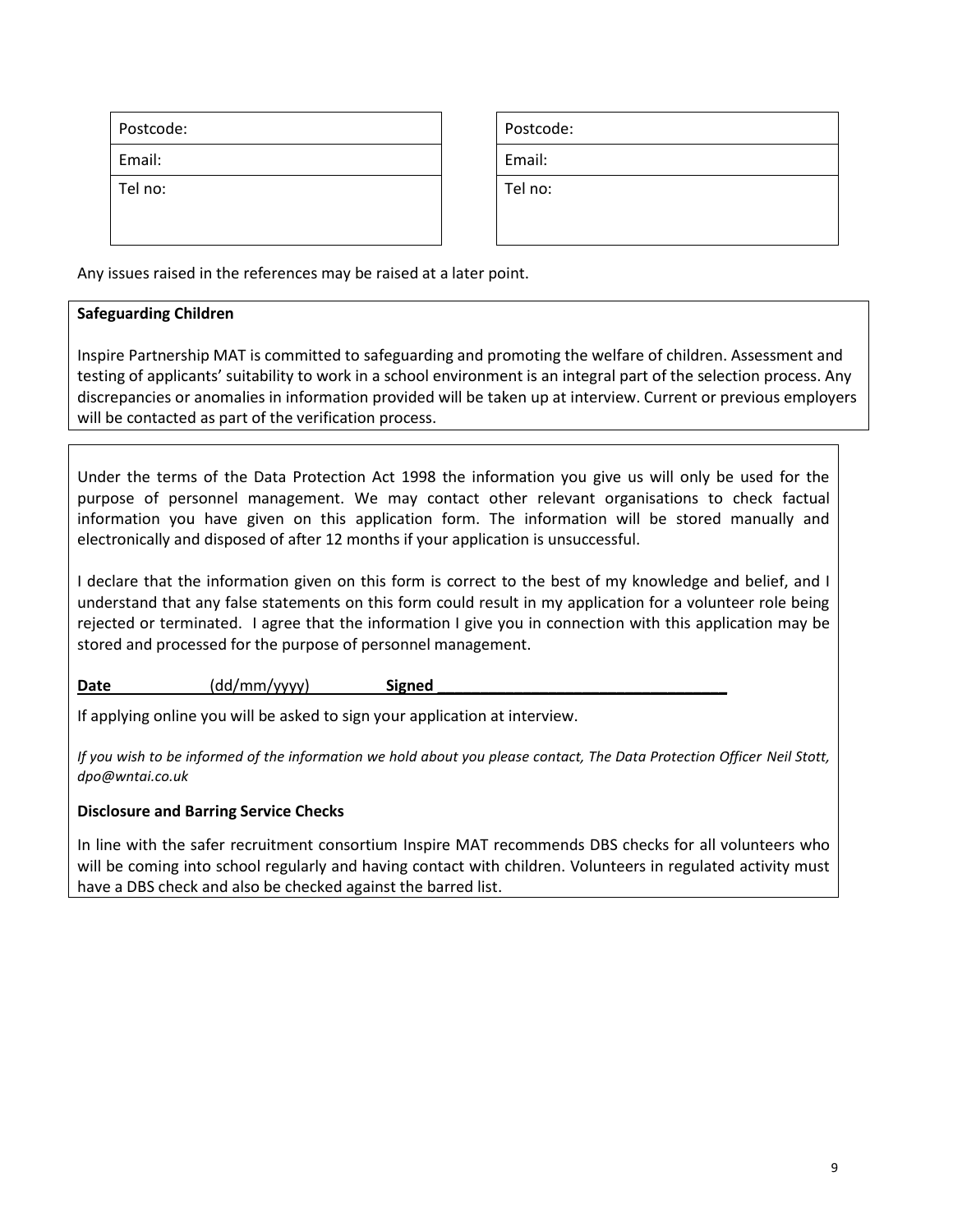

# **Reference Proforma- Volunteer**

#### **Section 1 (to be completed by School Business Officer)**

| Name of Volunteer (print)    |  |
|------------------------------|--|
| Volunteer role Applied for   |  |
| Location of role applied for |  |

# **Section 2 (to be completed by referee)**

| In what capacity have you<br>known this person?                                                                                                                                                                                       |  |
|---------------------------------------------------------------------------------------------------------------------------------------------------------------------------------------------------------------------------------------|--|
| How long have you known<br>this person?                                                                                                                                                                                               |  |
| Please give your<br>assessment of the<br>applicants' suitability for a<br>volunteer role.                                                                                                                                             |  |
| Is there any area in<br>relation to the volunteers<br>activities that you feel<br>would not be appropriate<br>for the applicant to be<br>engaged in or where they<br>would need training /<br>development? If so please<br>state why. |  |
| Any other relevant<br>information you may with<br>to give. Please continue on<br>a separate sheet if<br>necessary.                                                                                                                    |  |

Please rate this person on the following (tick one box in each line)

|                 | Poor | Average | Good | <b>Very Good</b> | <b>Excellent</b> |
|-----------------|------|---------|------|------------------|------------------|
| Responsibility  |      |         |      |                  |                  |
| Maturity        |      |         |      |                  |                  |
| Self-Motivation |      |         |      |                  |                  |
| Honesty         |      |         |      |                  |                  |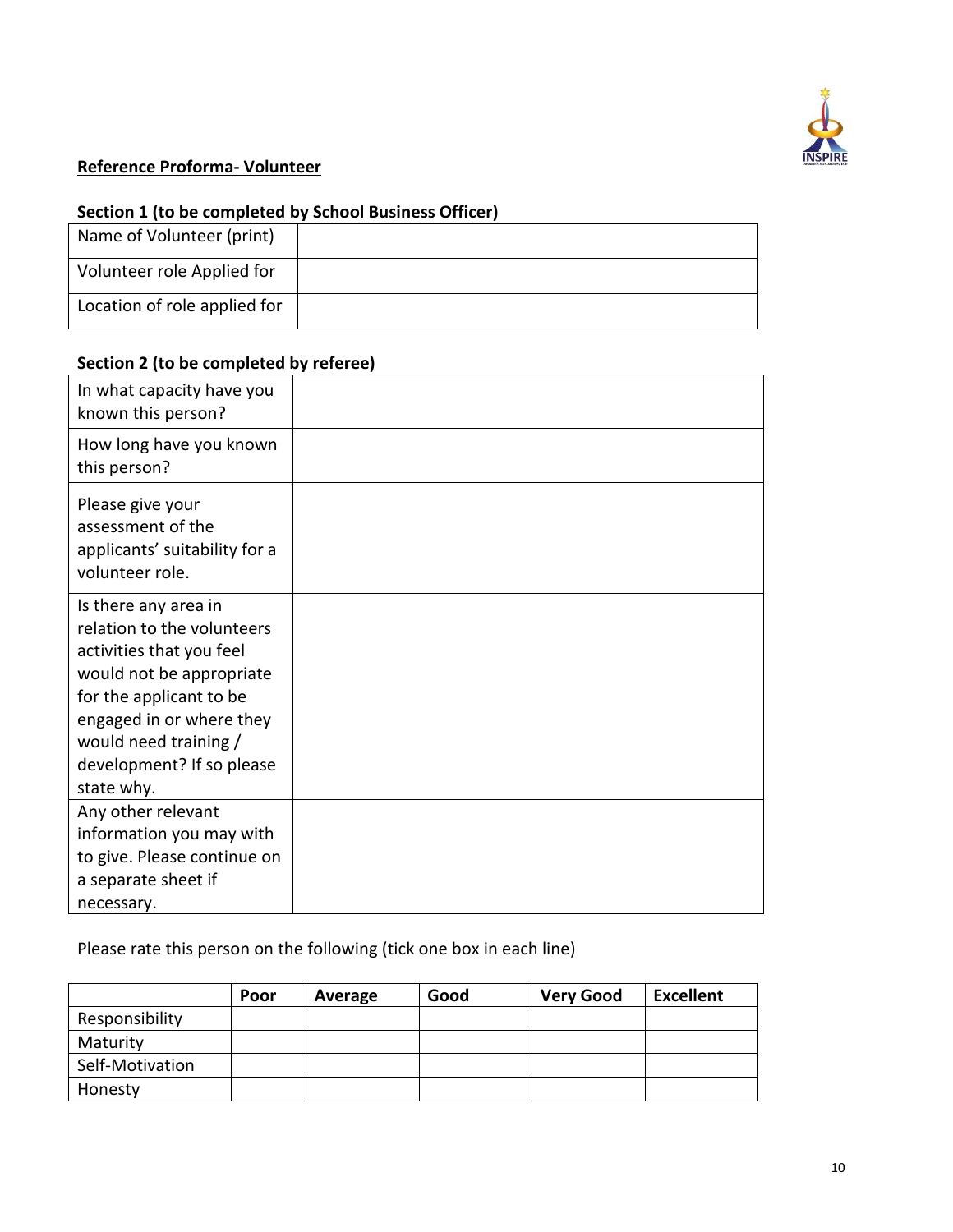| Commitment           |  |  |  |
|----------------------|--|--|--|
| Energy               |  |  |  |
| Trustworthiness      |  |  |  |
| Punctual/Reliable    |  |  |  |
| Attendance           |  |  |  |
| Interpersonal skills |  |  |  |
| Relationships with   |  |  |  |
| colleagues           |  |  |  |

This post may involve substantial unsupervised access to children or vulnerable adults. As an organisation committed to the welfare and protection of people, we are anxious to know if you have any reason at all to be concerned about this applicant being in contact with children or vulnerable adults

Yes / No

If you answered 'Yes' please give full details below

Are you aware of any allegation(s) made against the applicant or if any concerns have been raised which relate to either the safety or welfare of children or young people or about that applicants behaviour towards children or young people.

\_\_\_\_\_\_\_\_\_\_\_\_\_\_\_\_\_\_\_\_\_\_\_\_\_\_\_\_\_\_\_\_\_\_\_\_\_\_\_\_\_\_\_\_\_\_\_\_\_\_\_\_\_\_\_\_\_\_\_\_\_\_\_\_\_\_\_\_\_\_\_\_\_\_\_\_\_\_\_\_\_\_\_\_ \_\_\_\_\_\_\_\_\_\_\_\_\_\_\_\_\_\_\_\_\_\_\_\_\_\_\_\_\_\_\_\_\_\_\_\_\_\_\_\_\_\_\_\_\_\_\_\_\_\_\_\_\_\_\_\_\_\_\_\_\_\_\_\_\_\_\_\_\_\_\_\_\_\_\_\_\_\_\_\_ \_\_\_\_\_\_\_\_\_\_\_\_\_\_\_\_\_\_\_\_\_\_\_\_\_\_\_\_\_\_\_\_\_\_\_\_\_\_\_\_\_\_\_\_\_\_\_\_\_\_\_\_\_\_\_\_\_\_\_\_\_\_\_\_\_\_\_\_\_\_\_\_\_\_\_\_\_\_ \_\_\_\_\_\_\_\_\_\_\_\_\_\_\_\_\_\_\_\_\_\_\_\_\_\_\_\_\_\_\_\_\_\_\_\_\_\_\_\_\_\_\_\_\_\_\_\_\_\_\_\_\_\_\_\_\_\_\_\_\_\_\_\_\_\_\_\_\_\_\_\_\_\_\_\_\_\_ \_\_\_\_\_\_\_\_\_\_\_\_\_\_\_\_\_\_\_\_\_\_\_\_\_\_\_\_\_\_\_\_\_\_\_\_\_\_\_\_\_\_\_\_\_\_\_\_\_\_\_\_\_\_\_\_\_\_\_\_\_\_\_\_\_\_\_\_\_\_\_\_\_\_\_\_\_\_

\_\_\_\_\_\_\_\_\_\_\_\_\_\_\_\_\_\_\_\_\_\_\_\_\_\_\_\_\_\_\_\_\_\_\_\_\_\_\_\_\_\_\_\_\_\_\_\_\_\_\_\_\_\_\_\_\_\_\_\_\_\_\_\_\_\_\_\_\_\_\_\_\_\_\_\_\_\_\_\_\_\_\_\_

\_\_\_\_\_\_\_\_\_\_\_\_\_\_\_\_\_\_\_\_\_\_\_\_\_\_\_\_\_\_\_\_\_\_\_\_\_\_\_\_\_\_\_\_\_\_\_\_\_\_\_\_\_\_\_\_\_\_\_\_\_\_\_\_\_\_\_\_\_\_\_\_\_\_\_\_\_\_\_ \_\_\_\_\_\_\_\_\_\_\_\_\_\_\_\_\_\_\_\_\_\_\_\_\_\_\_\_\_\_\_\_\_\_\_\_\_\_\_\_\_\_\_\_\_\_\_\_\_\_\_\_\_\_\_\_\_\_\_\_\_\_\_\_\_\_\_\_\_\_\_\_\_\_\_\_\_\_ \_\_\_\_\_\_\_\_\_\_\_\_\_\_\_\_\_\_\_\_\_\_\_\_\_\_\_\_\_\_\_\_\_\_\_\_\_\_\_\_\_\_\_\_\_\_\_\_\_\_\_\_\_\_\_\_\_\_\_\_\_\_\_\_\_\_\_\_\_\_\_\_\_\_\_\_\_\_ \_\_\_\_\_\_\_\_\_\_\_\_\_\_\_\_\_\_\_\_\_\_\_\_\_\_\_\_\_\_\_\_\_\_\_\_\_\_\_\_\_\_\_\_\_\_\_\_\_\_\_\_\_\_\_\_\_\_\_\_\_\_\_\_\_\_\_\_\_\_\_\_\_\_\_\_\_\_

Yes / No

If you answered 'Yes' please give full details below

Please note that in line with the provisions of the Data Protection Act 1998, should the subject of a reference make a standard access request to see the reference then a copy will be provided to them subject to the removal of any personal details of the referee, e.g home address and telephone number.

Signed \_\_\_\_\_\_\_\_\_\_\_\_\_\_\_\_\_\_\_\_\_\_\_\_\_\_\_\_\_\_\_\_\_\_\_ Date \_\_\_\_\_\_\_\_\_\_\_\_\_\_\_\_\_\_\_